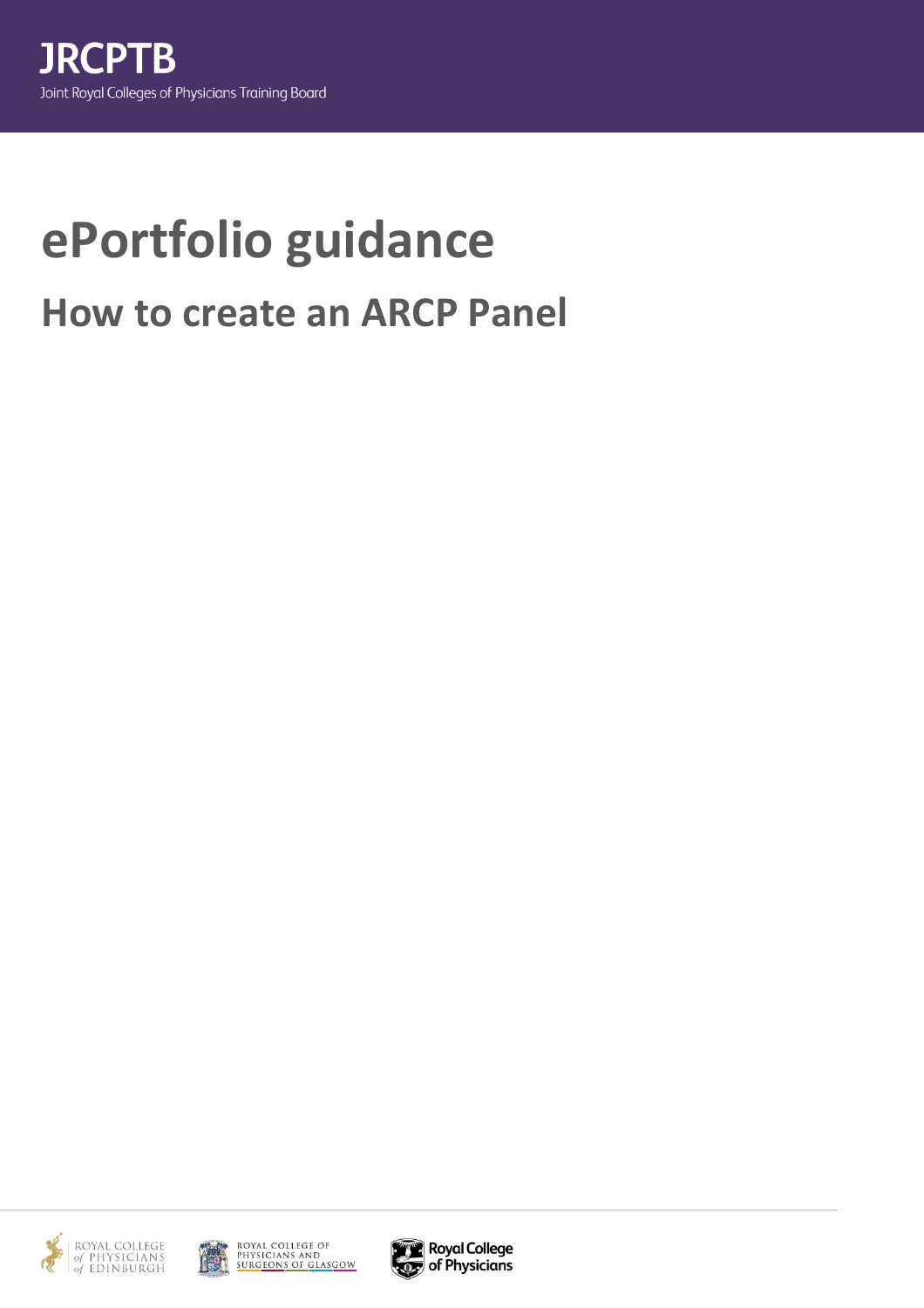## Creating an ARCP Panels

This is a quick guide for anyone that needs to set up an ARCP Panel on the ePortfolio. **This function can only be done if you have a Physician Administrator role at a deanery level**. If you have only trust of hospital level access you will not be able to create the ARCP Panel.

1. Log into the ePortfolio as a Physician Administrator.

| <b>D</b> ePortfolios                                                                                                    | Log In | About |
|-------------------------------------------------------------------------------------------------------------------------|--------|-------|
| This site uses cookies.<br>By continuing to browse the site you agree to our use of cookies. Read our cookie statement. |        |       |
| Username<br><b>O</b> Username is a mandatory field                                                                      |        |       |
| 10-digit Login Code<br>$\Xi$<br>or<br>Password<br><b>O</b> Password is a mandatory field                                |        |       |
| Forgot your login details?<br>$+3$ Login                                                                                |        |       |

2. Click on the ePortfolio Admin menu. This will give you a list of functions available for this role. You should see the function for 'ARCP Panels'. Click on this.

| 솕<br>Profile ▼ ePortfolio Admin<br>ePortfolio Admin | <b>Click here</b>          |                   |
|-----------------------------------------------------|----------------------------|-------------------|
| <b>Users</b>                                        | <b>Q</b> + Create New User | <b>REP Panels</b> |

3. You will then have the option to create a new ARCP Panel. Click on the 'Create ARCP Panel' button.



4. You will now be required to complete all the fields about the ARCP Panel that you are setting up. Please ensure that you enter the correct information.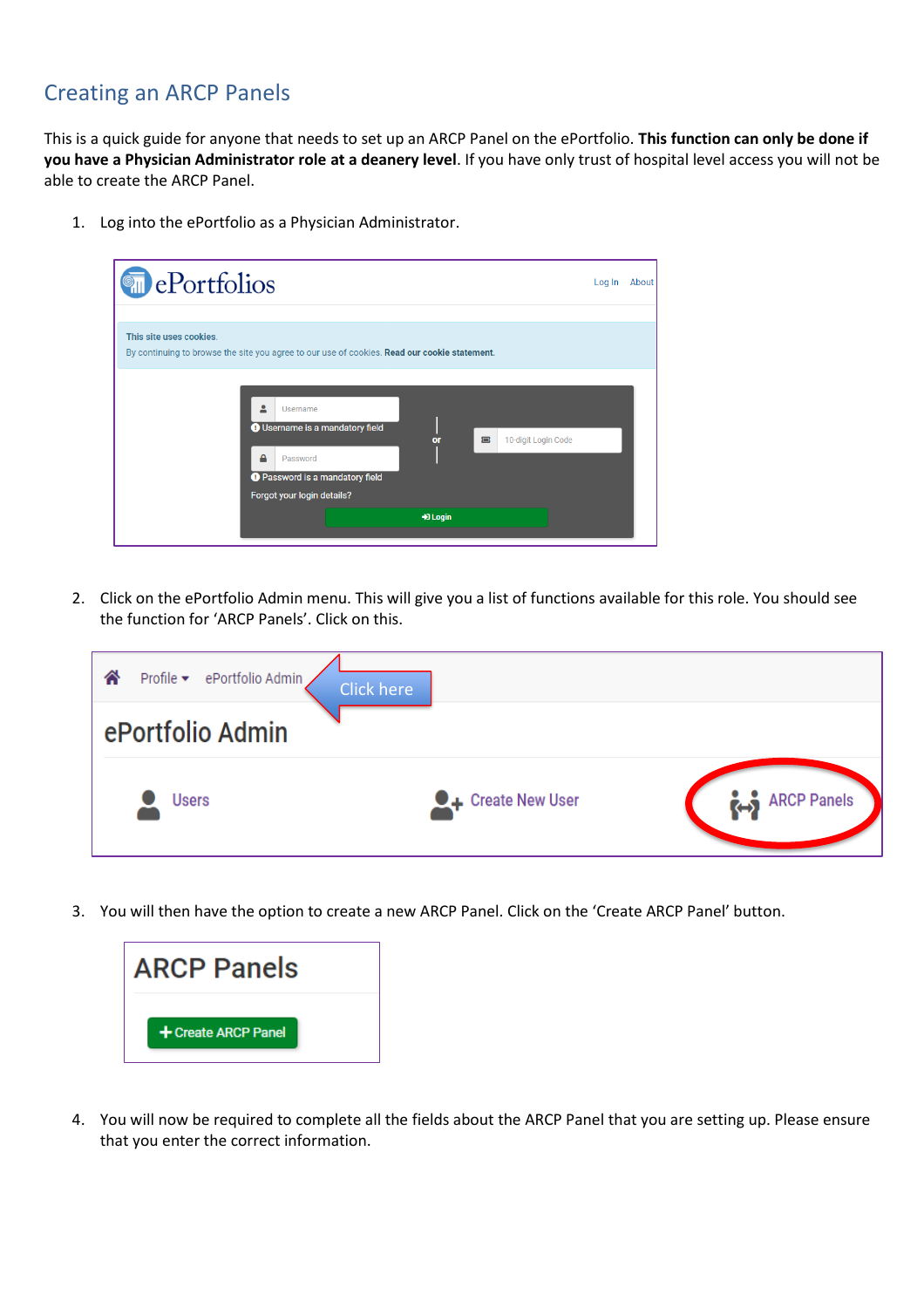

It should look like this once you have added all the information:

#### Example

| <b>i-i</b> Create ARCP Panel            |                             | × |
|-----------------------------------------|-----------------------------|---|
| Title $\star$ :                         | Dermatology ARCP 01/03/2022 |   |
| Date of ARCP *:                         | 茴<br>01/03/2022             |   |
| <b>Specialties being</b><br>reviewed *: | Ω<br>• Dermatology          |   |
| Deanery *:                              | o<br>• Wessex               |   |

- 5. The next step is to add the panel members who will be reviewing the trainees ePortfolio. To find the members search by either:
	- a. Name
	- b. GMC
	- c. Email
	- d. Username

This will display the user if it has matched on the search criteria or if a broad search was done then list all possible users.

You can check if they are the correct user by clicking on the information icon next to the name and it will give you the details of the individual.

Once you have added the panel member you must type in what their role is on the panel e.g. Chair, TPD, Educational Supervisor etc.

This is how the Panel list will be displayed.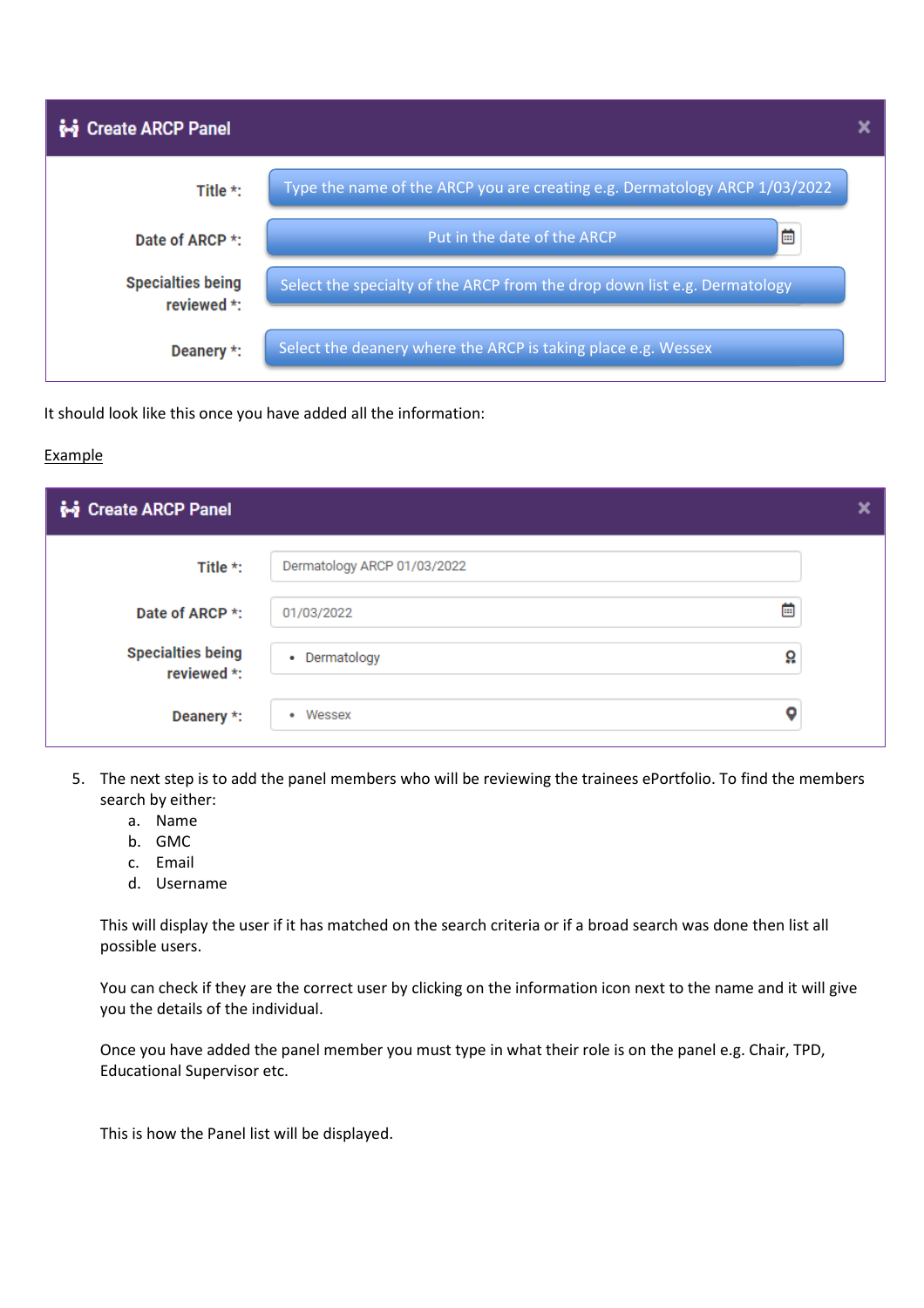#### **Example**



6. You will need to assign all the trainees that will be having their ARCP. Follow step 5 in searching for trainees and adding them to the list.

This is how the trainee list will be displayed.

#### **Example**

| Add Users *:<br>○ <mark>A</mark> Panel Member <sup>●</sup> 21 Trainee<br>Search by name or email<br>Search<br>490 people found (max 100 results shown) | Q Deanery Locations<br>Q | <b>Click here</b><br>if trainee<br>or panel<br>member is<br>outside of |
|--------------------------------------------------------------------------------------------------------------------------------------------------------|--------------------------|------------------------------------------------------------------------|
| Dr Rifa Begum <sup>O</sup><br>٠                                                                                                                        |                          | your<br>location                                                       |
| Panel Member(s) *:                                                                                                                                     |                          |                                                                        |
| Dr Mike Jones <sup>O</sup><br>侖                                                                                                                        | Chair                    |                                                                        |
| 面<br>Dr Alastair Miller <sup>6</sup>                                                                                                                   | <b>TPD</b>               |                                                                        |
| Prof David Black <sup>O</sup><br>侖                                                                                                                     | ES                       |                                                                        |
|                                                                                                                                                        |                          |                                                                        |
| <b>At Trainee(s) *:</b>                                                                                                                                |                          |                                                                        |
| Dr Rifa Begum <sup>6</sup><br>侖                                                                                                                        |                          |                                                                        |
| Dr Andrew Brown <sup>6</sup><br>m                                                                                                                      |                          |                                                                        |
| Dr Christopher Smith <sup>6</sup><br>面                                                                                                                 |                          |                                                                        |
|                                                                                                                                                        |                          |                                                                        |
|                                                                                                                                                        |                          |                                                                        |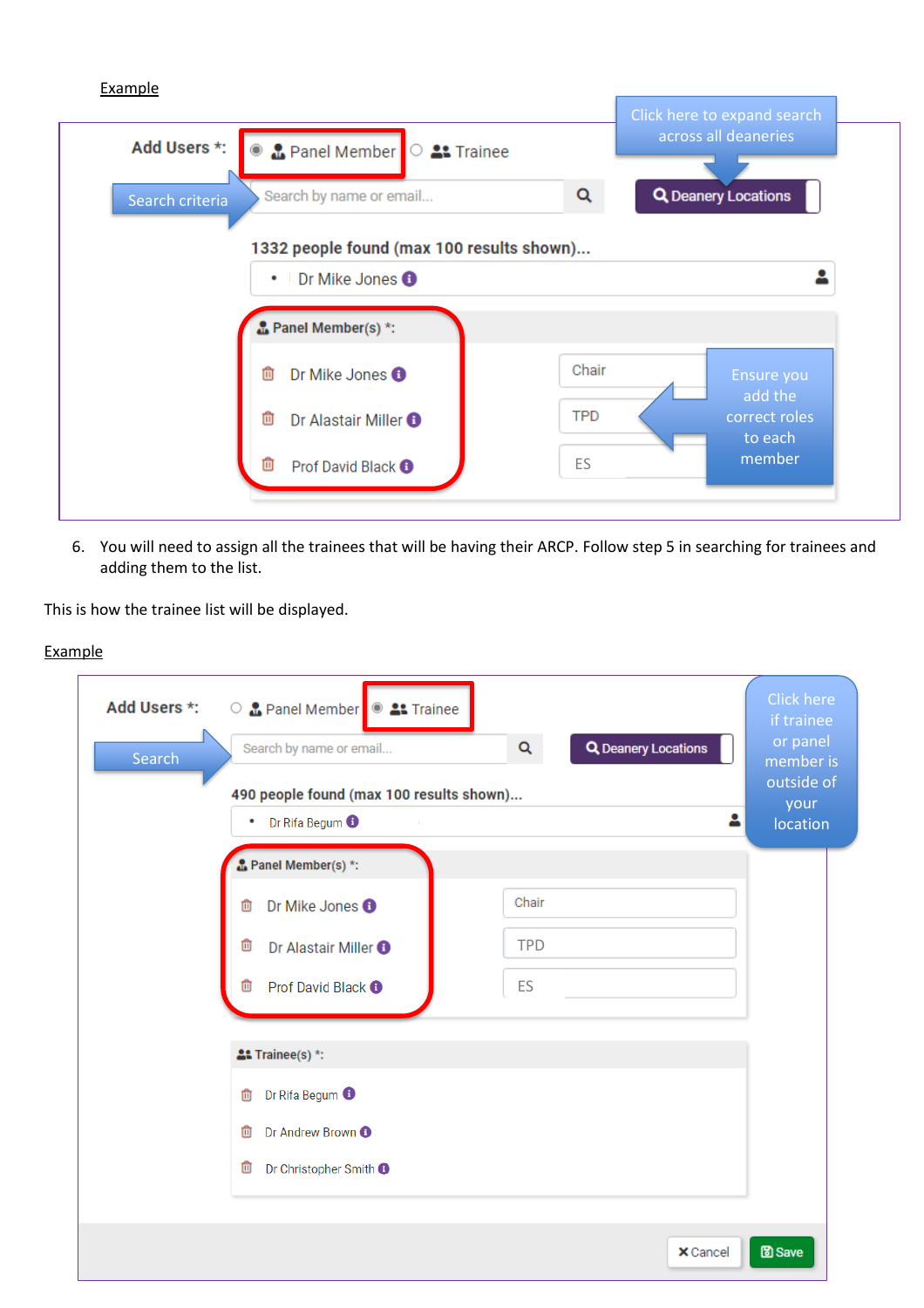Once the panel has been set up, if there is a requirement to make changes to this due to changes to panel members or trainees (add or remove), you can always edit the ARCP and update this as long as it is before the ARCP date.

**The panel members will automatically be given ARCP reviewer access to the trainees who are listed on this ARCP date**. There will be no requirement to request for any additional access from the JRCPTB ePortfolio team.

Access will be given maximum of 4 weeks prior to the ARCP date by default. This cannot be extended.

Access will be automatically removed for panel members once the ARCP has taken place.

### Panel members access to trainees on the ARCP panel

When a panel member is added to the ARCP Panel and trainees are also linked to this ARCP, the panel members will automatically be given the 'ARCP reviewer role' to enable them to access the trainees for this ARCP only and access will only be until the date of the ARCP.

ARCPs taking place within 4 weeks will be displayed under the ARCP panel on the home page with a list of all the trainees to review prior to the review date.

Under the ARCP Panels tab it will display all the ARCPs the panel member has been assigned to as they could be a panel member on multiple ARCPs.

Example: the panel member has been assigned to two ARCPs taking place. One is within 4 weeks and one is more than 4 weeks. There is an alert against each ARCP panel when it will 'go live' to be able to get access to the trainees and how long they have until the ARCP date to review the trainees ePortfolio.

| <b>ARCP Panels</b>                |                                                                                                            |
|-----------------------------------|------------------------------------------------------------------------------------------------------------|
| <b>IMT ARCP 08/03/2022</b><br>⊶ั  | LIVE NOW. ARCP will be on 08 Mar 2022 (in 5 days).<br>Expand to view the 1 trainee(s) in this panel $\vee$ |
| Dermatology ARCP 4/04/2022<br>t⊶i | GOING LIVE ON 07 Mar 2022. ARCP will be on 04 Apr 2022.                                                    |

For ARCPs within 4 weeks, the panel member can view each trainee that has been linked to that ARCP and review the ePortfolio. They can see how many trainees are on each ARCP by expanding the '**Expand to view the 1 trainee(s) in this panel**'